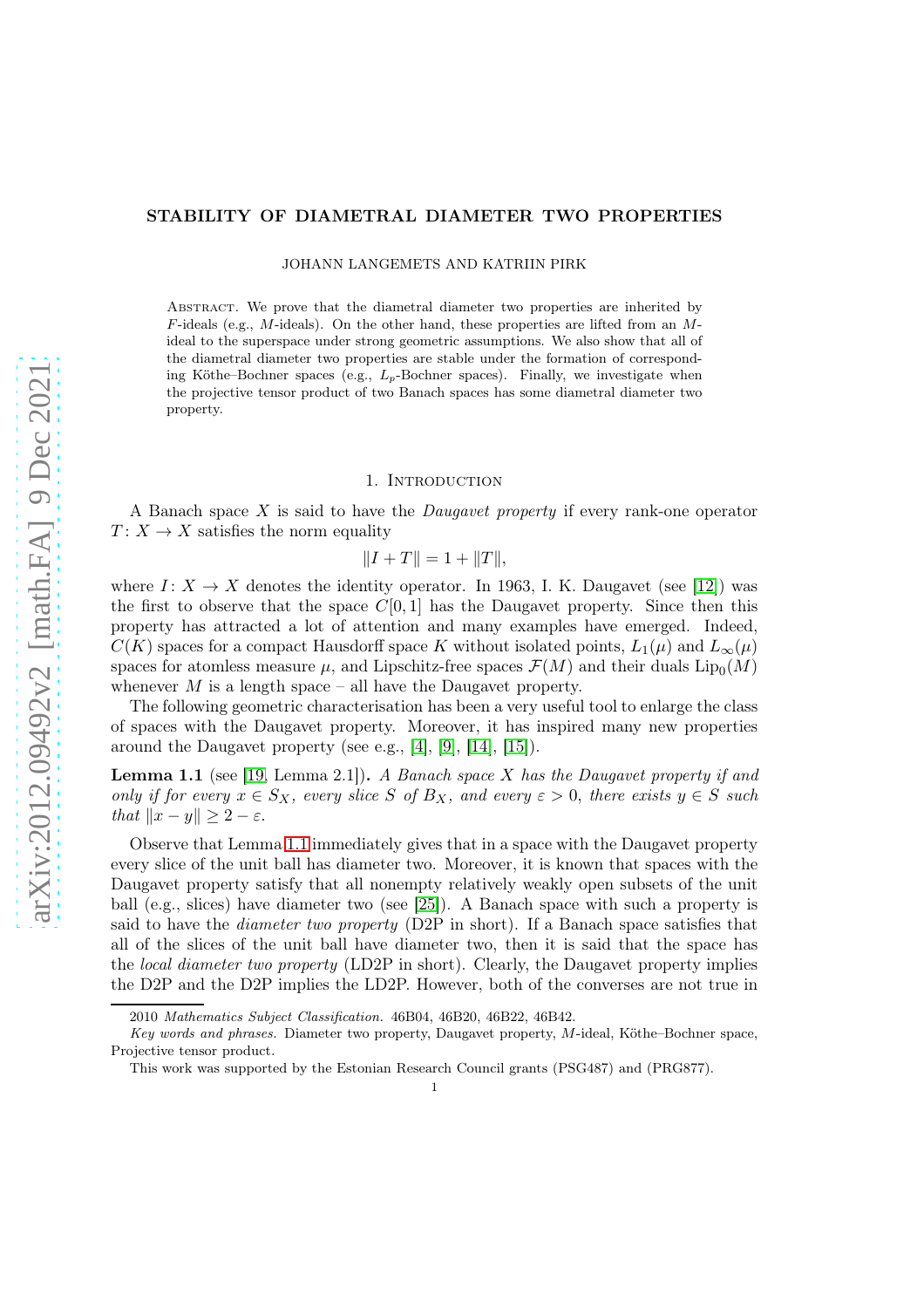general. The space  $c_0$  is an example of a space with the D2P and failing the Daugavet property. The existence of a space with the LD2P and without the D2P was first proven in [\[8\]](#page-12-7), another example can be found in [\[3\]](#page-11-0).

In [\[18\]](#page-12-8) another weakening of the Daugavet property was considered: a Banach space  $X$ is said to be a space with bad projections (SBP in short) if for every rank-one projection  $P: X \to X$  one has that  $||I - P|| \geq 2$ . Y. Ivakhno and V. Kadets obtained the following geometrical characterization of a space with bad projections.

<span id="page-1-0"></span>**Theorem 1.2** (see [\[18,](#page-12-8) Theorem 1.4]). A Banach space X is SBP if and only if for every slice S of  $B_X$ , every unit sphere element  $x \in S$ , and every  $\varepsilon > 0$ , there exists  $y \in S$  such that  $||x - y|| \geq 2 - \varepsilon$ .

It is clear that an SBP space has the LD2P in a strong sense since for any slice  $S$ of the unit ball and any unit sphere element  $x$  in  $S$  there exists a point  $y$  in  $S$  almost diametral to x. Inspired by this the authors of  $[9]$  called the equivalent formulation of an SBP space appearing in Theorem [1.2](#page-1-0) the diametral local diameter two property (DLD2P in short). Note that the DLD2P has also appeared under the name of  $LD2P+$  in [\[1\]](#page-11-1). From now on we will use the name DLD2P.

In [\[9\]](#page-12-2) also the diametral analogue of the D2P was introduced and studied: a Banach space X is said to have the *diametral diameter two property* (DD2P in short) if for every nonempty relatively weakly open subset U of  $B_X$ , every unit sphere element  $x \in U$ , and every  $\varepsilon > 0$  there exists  $y \in U$  such that  $||x - y|| \ge 2 - \varepsilon$ . From [\[25,](#page-12-6) Lemma 3] one has that the Daugavet property implies even the DD2P. An example of a Banach space with the DD2P and failing the Daugavet property was given in [\[9,](#page-12-2) Example 2.2]. The questions whether there is a space with the DLD2P and without the DD2P is still open (see [\[9,](#page-12-2) Question 4.1]).

We need also the very recent definition of a  $\Delta$ -point emerging from [\[2\]](#page-11-2) before we can start to describe the contents of this paper. In the language of slices, a  $\Delta$ -point is a unit sphere element  $x$  such that every slice  $S$  of the unit ball that contains  $x$  also contains a point  $y$  almost diametral to  $x$ .

Observe that a Banach space  $X$  has the DLD2P if and only if every point in the unit sphere of X is a  $\Delta$ -point (see Lemma [2.1\)](#page-3-0). A Banach space X has the *convex* diametral local diameter two property (convex DLD2P in short) if its unit ball is the closed convex hull of its  $\Delta$ -points. It is clear that the DLD2P implies the convex DLD2P, however  $\ell_{\infty}$  is an example of a space with the convex DLD2P and failing the DLD2P (see [\[2,](#page-11-2) Corollary 5.4]). That the convex DLD2P implies the LD2P was shown in [\[2,](#page-11-2) Proposition 5.2. Finally, note that  $c_0$  has the LD2P, but fails the convex DLD2P [\[2,](#page-11-2) Remark 5.5].

We summarize all of the aforementioned properties and their relations in the following diagram.

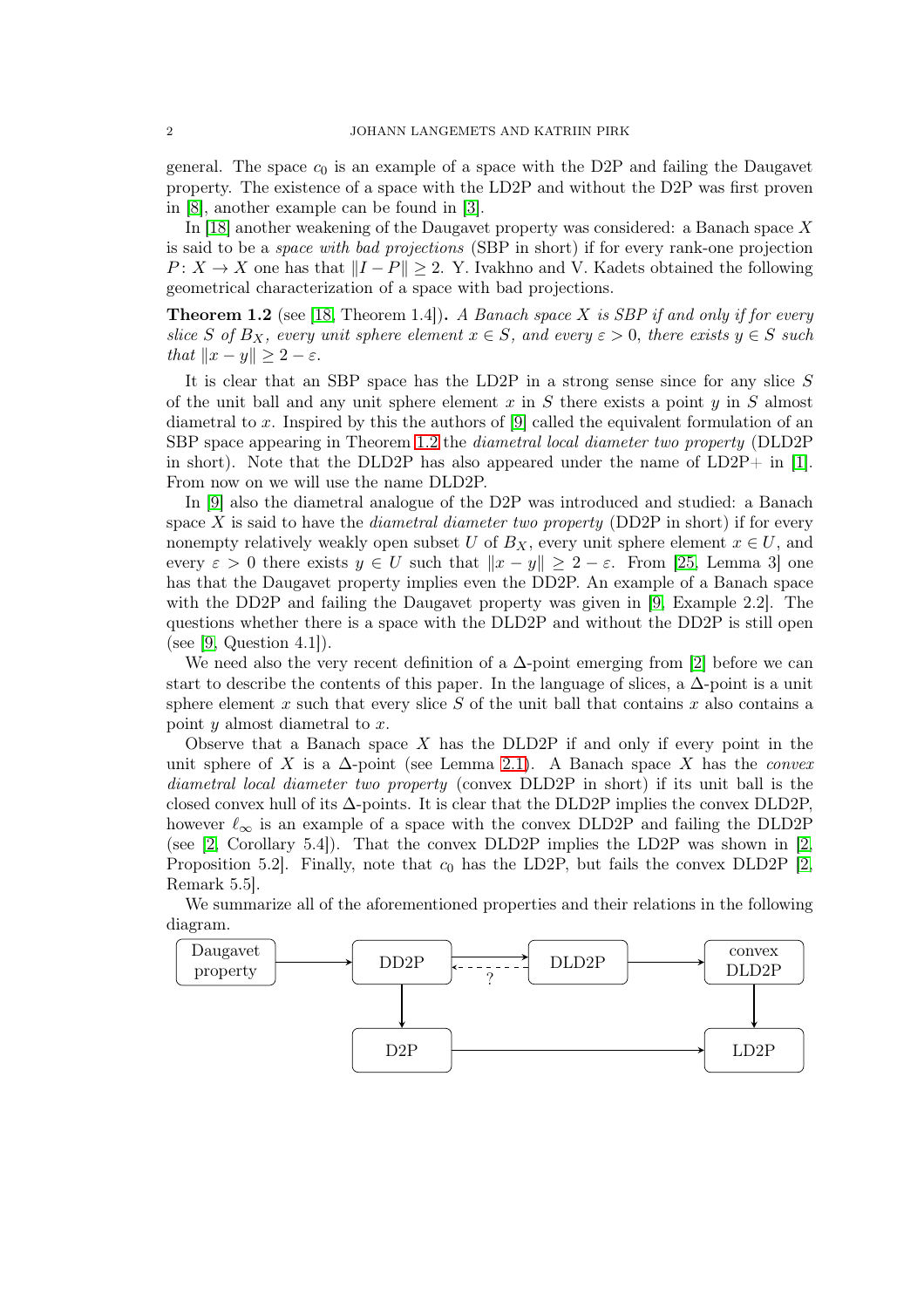The main aim of this paper is to study stability properties of diametral diameter two properties in the context of F-ideals, Köthe–Bochner spaces, and projective tensor products of Banach spaces.

It is known that the Daugavet property passes down from the superspace to its M-ideals (see [\[19\]](#page-12-5)). The Daugavet property lifts from an M-ideal to the superspace if the quotient space with respect to the given  $M$ -ideal also has the Daugavet property (see [\[19\]](#page-12-5)). On the other hand, it is known that the LD2P and the D2P always lift from an M-ideal to the superspace (see [\[13\]](#page-12-9)). In Section [3,](#page-4-0) we prove that the DD2P and the DLD2P pass down to a wide class of  $F$ -ideals, thus also to  $M$ -ideals (see Theorem [3.2\)](#page-4-1) and that these properties lift from an M-ideal to the superspace whenever the quotient space also has the corresponding diametral diameter two property (see Proposition [3.4\)](#page-5-0). However, the convex DLD2P behaves similarly to the regular diameter two property (see Proposition [3.5\)](#page-6-0).

Recall that if X has the D2P, then so does  $L_p(\mu, X)$  for every  $1 \leq p \leq \infty$  (see [\[5\]](#page-12-10) and [\[7\]](#page-12-11)). This result was recently extended by J.-D. Hardtke who proved that all of the regular diameter two properties are even stable by forming the corresponding Köthe–Bochner space (see [\[16\]](#page-12-12)). For the Daugavet property it is known that  $L_1(\mu, X)$  and  $L_\infty(\mu, X)$  have the Daugavet property whenever X has it or  $\mu$  is atomless. However, if  $1 < p < \infty$ , then  $L_p(\mu, X)$  can never have the Daugavet property. We will show that all of the diametral diameter two properties are also stable by forming the corresponding Köthe–Bochner space (see Theorem [4.1\)](#page-7-0), thus also for  $L_p$ -Bochner spaces (see Corollary [4.2\)](#page-9-0).

The question whether  $X\widehat{\otimes}_{\pi}Y$  has the Daugavet property whenever both X and Y have the Daugavet property (see [\[27\]](#page-12-13)) is open to this day. Very recently M. Martín and A. Rueda Zoca made good progress towards this question by introducing a formally stronger version of the Daugavet property called the weak operator Daugavet property (WODP in short) (see Definition [5.1\)](#page-9-1). They were able to prove that  $X\widehat{\otimes}_{\pi} Y$  has the Daugavet property whenever both  $X$  and  $Y$  have the WODP (see [\[21\]](#page-12-14)). We will prove that for the DLD2P of  $X\widehat{\otimes}_\pi Y$  it suffices to assume that X has the WODP (see Proposi-tion [5.2\)](#page-10-0). For the convex DLD2P of  $X\hat{\otimes}_{\pi} Y$  it suffices to assume that X has the convex DLD2P (see Proposition [5.3\)](#page-10-1). As a consequence we get that the Lipschitz-free space  $\mathcal{F}(M)$  has the convex DLD2P if and only if  $\mathcal{F}(M,X)$  has the convex DLD2P for any Banach space  $X$  (see Corollary [5.5\)](#page-11-3).

#### 2. Notation and preliminary results

<span id="page-2-0"></span>All Banach spaces considered in this paper are nontrivial and over the real field. The closed unit ball of a Banach space X is denoted by  $B_X$  and its unit sphere by  $S_X$ . The dual space of X is denoted by  $X^*$  and the bidual by  $X^{**}$ . By a *slice* of  $B_X$  we mean a set of the form

$$
S(B_X, x^*, \alpha) := \{ x \in B_X : x^*(x) > 1 - \alpha \},\
$$

where  $x^* \in S_{X^*}$  and  $\alpha > 0$ . Notice that nonempty finite intersections of slices of the unit ball form a basis for the inherited weak topology of  $B<sub>X</sub>$ . Therefore, in the definitions of the D2P and the DD2P, it suffices to consider nonempty finite intersections of slices instead of nonempty relatively weakly open subsets.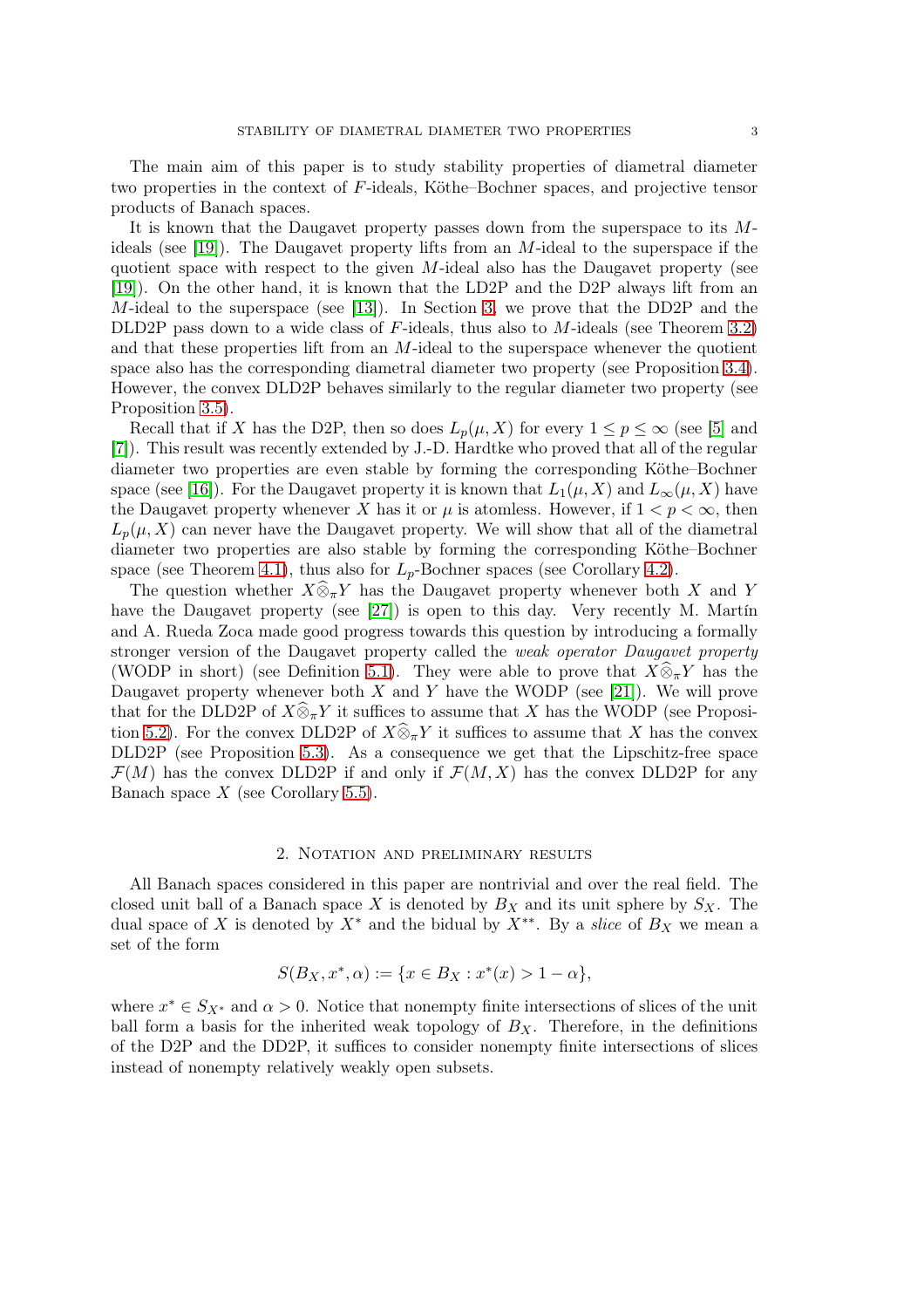For  $x \in S_X$  and  $\varepsilon > 0$  we denote

$$
\Delta_{\varepsilon}^{X}(x) := \{ y \in B_X \colon ||x - y|| \ge 2 - \varepsilon \}
$$

and

$$
\Delta_X = \{ x \in S_X : x \in \overline{\text{conv}}\Delta_{\varepsilon}^X(x) \quad \text{for all } \varepsilon > 0 \}.
$$

Recall from [\[2\]](#page-11-2) that that an element  $x \in S_X$  is said to be a  $\Delta$ -point if  $x \in \overline{\text{conv}}\Delta_{\varepsilon}^X(x)$ for every  $\varepsilon > 0$ . Note that  $\Delta$ -points can be also characterized in terms of slices.

<span id="page-3-0"></span>**Lemma 2.1** (see [\[2,](#page-11-2) Lemma 2.1]). Let X be a Banach space and  $x \in S_X$ . The following assertions are equivalent:

- (i) x is a  $\Delta$ -point;
- (ii) for every slice S of  $B_X$  with  $x \in S$  and every  $\varepsilon > 0$  there exists  $y \in S$  such that  $||x - y|| > 2 - \varepsilon.$

Thus, by Lemma [2.1,](#page-3-0) it is clear that a Banach space  $X$  has the DLD2P if and only if  $S_X = \Delta_X$ . On the other hand, since the convex DLD2P of X is defined by the fact that  $B_X = \overline{\text{conv}}\Delta_X$ , then by a Hahn–Banach separation argument one has the following.

**Lemma 2.2.** Let X be a Banach space. Then X has the convex  $DLD2P$  if and only if  $S \cap \Delta_X \neq \emptyset$  for every slice S of  $B_X$ .

We recall that a norm F on  $\mathbb{R}^2$  is called *absolute* (see [\[11\]](#page-12-15)) if

$$
F(a, b) = F(|a|, |b|) \quad \text{for all } (a, b) \in \mathbb{R}^2
$$

and normalized if

$$
F(1,0) = F(0,1) = 1.
$$

For example, the  $\ell_p$ -norm  $\|\cdot\|_p$  is absolute and normalized for every  $p \in [1,\infty]$ . If F is an absolute normalized norm on  $\mathbb{R}^2$  (see [\[11,](#page-12-15) Lemmata 21.1 and 21.2]), then

- $||(a, b)||_{\infty} \leq F(a, b) \leq ||(a, b)||_1$  for all  $(a, b) \in \mathbb{R}^2$ ;
- if  $(a, b), (c, d) \in \mathbb{R}^2$  with  $|a| \leq |c|$  and  $|b| \leq |d|$ , then

$$
F(a,b) \le F(c,d);
$$

• the dual norm  $F^*$  on  $\mathbb{R}^2$  defined by

$$
F^*(c, d) = \max_{F(a, b) \le 1} (|ac| + |bd|) \quad \text{for all } (c, d) \in \mathbb{R}^2
$$

is also absolute and normalized. Note that  $(F^*)^* = F$ .

If X and Y are Banach spaces and F is an absolute normalized norm on  $\mathbb{R}^2$ , then we denote by  $X \oplus_F Y$  the product space  $X \times Y$  with respect to the norm

$$
||(x, y)||_F = F(||x||, ||y||)
$$
 for all  $x \in X$  and  $y \in Y$ .

In the special case where F is the  $\ell_p$ -norm, we write  $X \oplus_p Y$ . Note that  $(X \oplus_F Y)^* =$  $X^* \oplus_{F^*} Y^*$ .

The following lemma is easily verified from the definitions.

<span id="page-3-1"></span>**Lemma 2.3.** Let F be an absolute normalized norm on  $\mathbb{R}^2$  such that  $(1,0)$  is an extreme point of the unit ball  $B_{(\mathbb{R}^2,F)}$ . Then  $(1,0)$  is a strongly exposed point of  $B_{(\mathbb{R}^2,F)}$ , which is strongly exposed by the functional  $(1,0) \in B_{(\mathbb{R}^2,F^*)}$ . In particular, for every  $\varepsilon > 0$  there is a  $\gamma > 0$  such that, whenever  $(a, b) \in B_{\mathbb{R}^2, F}$  and  $a > 1 - \gamma$ , then  $|b| < \varepsilon$ .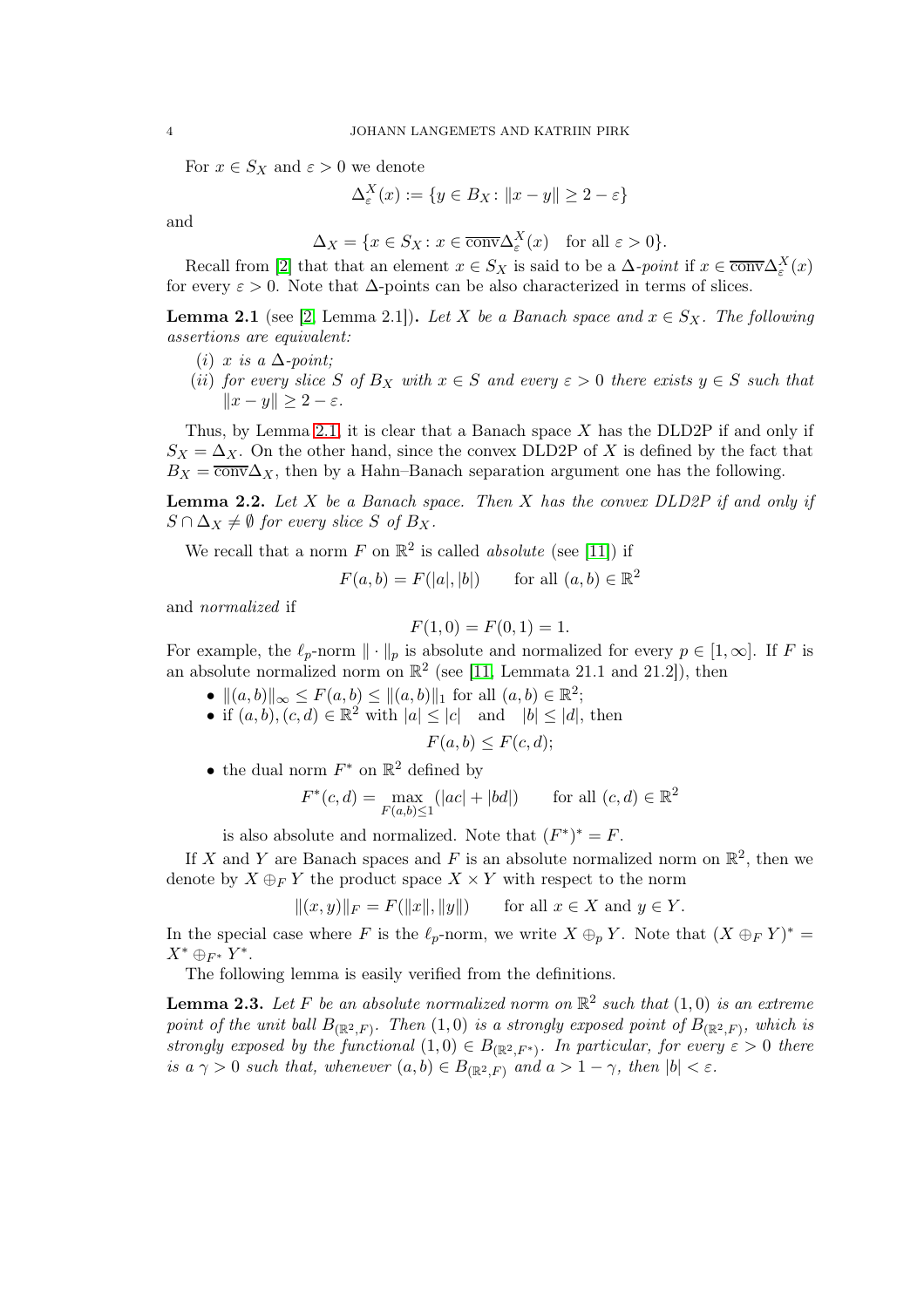Finally, given two Banach spaces X and Y, we will denote by  $X\widehat{\otimes}_{\pi} Y$  the projective tensor product of X and Y. Recall that the space  $\mathcal{L}(Y, X^*)$  of bounded linear operators from Y to  $X^*$  is linearly isometric to the topological dual of  $X\widehat{\otimes}_{\pi}Y$ . We refer to [\[24\]](#page-12-16) for a detailed treatment and applications of tensor products.

## 3.  $F$ -IDEALS

<span id="page-4-0"></span>We denote the *annihilator* of a subspace  $Y$  of a Banach space  $X$  by

$$
Y^{\perp} = \{ x^* \in X^* : x^*(y) = 0 \text{ for all } y \in Y \}.
$$

According to the terminology in [\[17\]](#page-12-17), a closed subspace  $Y \subset X$  is called an M-ideal if there exists a projection P on  $X^*$  with ker  $P = Y^{\perp}$  and

$$
||x^*|| = ||Px^*|| + ||x^* - Px^*|| \qquad \text{for all } x^* \in X^*.
$$

Thus, if Y is an M-ideal in X, then  $X^*$  decomposes as  $X^* = Y^* \oplus_1 Y^{\perp}$ .

In [\[19\]](#page-12-5), the heritance of the Daugavet property with respect to M-ideals was studied and the authors obtained the following result.

<span id="page-4-2"></span>**Theorem 3.1** (see [\[19,](#page-12-5) Propositions 2.10 and 2.11]). Let X be a Banach space and Y an M-ideal in X.

- (a) If X has the Daugavet property, then Y has the Daugavet property;
- (b) If Y and  $X/Y$  share the Daugavet property, then X has the Daugavet property.

Therefore, the Daugavet property passes down from the superspace to its M-ideals. However, the converse is false in general. Indeed,  $C[0, 1]$  is an M-ideal in  $C[0, 1] \oplus_{\infty} \ell_2$ , but  $C[0,1] \oplus_{\infty} \ell_2$  even fails the DLD2P (see [\[18,](#page-12-8) Theorem 3.2]).

On the other hand, it is known that the regular diameter two properties always lift from an M-ideal to the superspace (see [\[13\]](#page-12-9)). Our aim in this section is to show that the diametral diameter two properties behave similarly to the Daugavet property, while the convex DLD2P resembles the regular diameter two properties with respect to M-ideals.

We will now consider more general types of ideals (see [\[17,](#page-12-17) pp. 45–46]). Let  $F$  be an absolute and normalized norm on  $\mathbb{R}^2$ . A closed subspace  $Y \subset X$  is called an F-ideal if there exists a projection P on  $X^*$  with ker  $P = Y^{\perp}$  and

$$
||x^*|| = F^*(||Px^*||, ||x^* - Px^*||) \qquad \text{for all } x^* \in X^*.
$$

Therefore, M-ideals are just the  $\|\cdot\|_{\infty}$ -ideals. We are now ready to prove our main result in this section.

<span id="page-4-1"></span>**Theorem 3.2.** Let X be a Banach space, F be an absolute normalized norm on  $\mathbb{R}^2$  such that  $(1,0)$  is an extreme point of  $B_{(\mathbb{R}^2,F^*)}$ , and Y an F-ideal in X.

- (a) If X has the DD2P, then Y has the DD2P;
- (b) If X has the DLD2P, then Y has the DLD2P.

*Proof.* (a) By our assumptions  $X^* = Y^* \oplus_{F^*} Y^{\perp}$ . Let  $P: X^* \to X^*$  with ker  $P = Y^{\perp}$ be the F-ideal projection. Let  $\varepsilon > 0$ ,  $y_i^* \in S_{Y^*}$ , and  $y \in \bigcap_{i=1}^n S(B_Y, y_i^*, \varepsilon)$  with  $||y|| = 1$ . Our aim is to show that there exists  $u \in \bigcap_{i=1}^n S(B_Y, y_i^*, \varepsilon)$  such that  $||y - u|| \geq 2 - \varepsilon$ .

Pick  $\delta > 0$  such that  $y_i^*(y) > 1 - \varepsilon + \delta$  for every  $i \in \{1, ..., n\}$ . Consider the slices  $S(B_X, Px_i^*, \varepsilon - \delta)$ , where  $x_i^*$  are norm preserving extensions of  $y_i^*$ .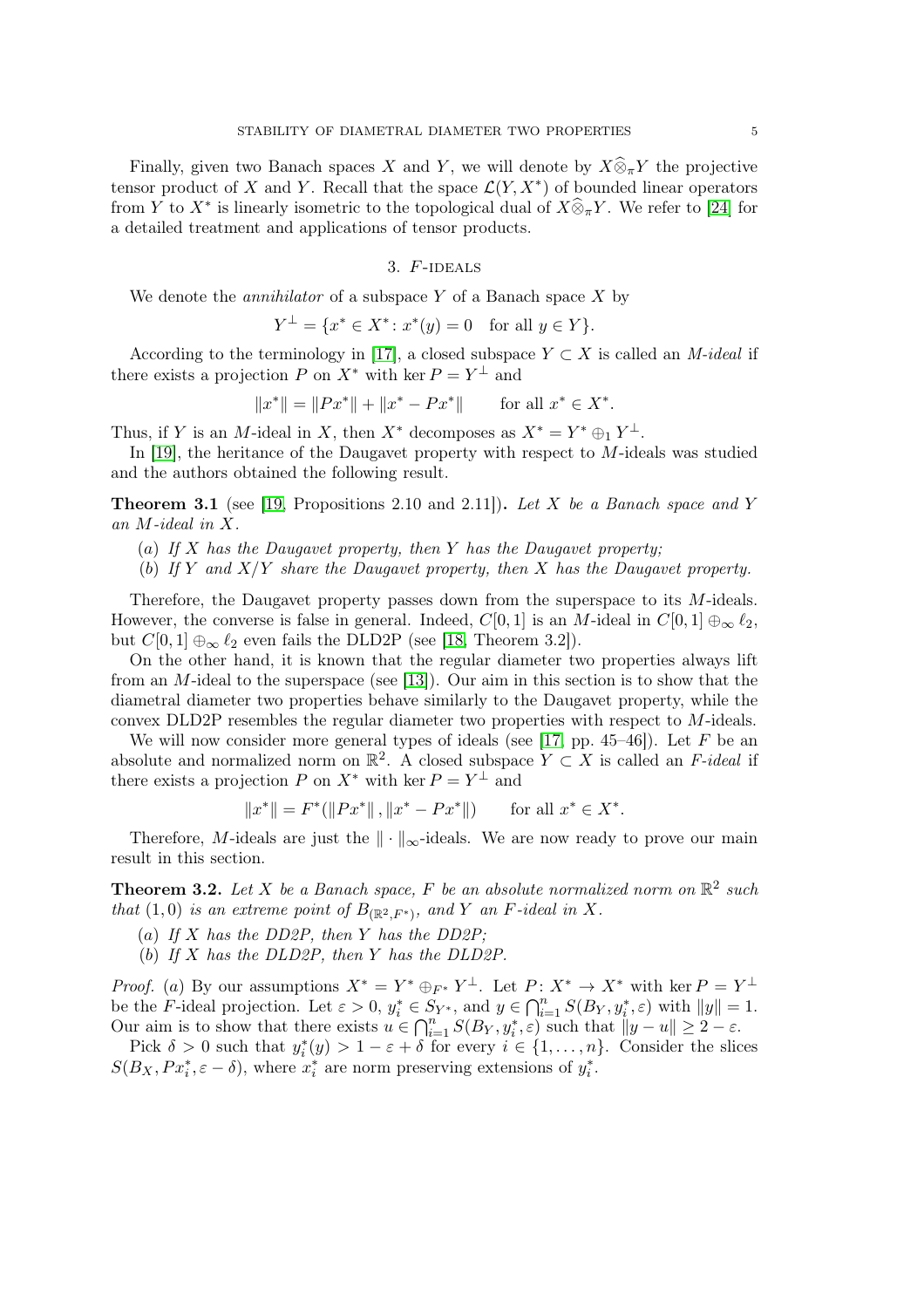Since X has the DD2P and  $y \in \bigcap_{i=1}^n S(B_X, Px_i^*, \varepsilon - \delta)$  we can find an element  $w \in$  $\bigcap_{i=1}^n S(B_X, Px_i^*, \varepsilon - \delta)$  such that  $||y - w|| \geq 2 - \varepsilon/3$ . Find  $z^* \in X^*$  with  $||z^*|| = 1$  such that  $z^*(y - w) \geq 2 - \varepsilon/3$ , which gives that  $z^*(y) = Pz^*(y) \geq 1 - \varepsilon/3$ . Therefore, by Lemma [2.3,](#page-3-1)

$$
||Pz^*|| \ge 1 - \frac{\varepsilon}{3}
$$
 and  $||z^* - Pz^*|| \le \frac{\varepsilon}{3}$ .

Now, similarly to [\[17,](#page-12-17) Remark I.1.13], one can show that  $B_Y$  is  $\sigma(X, Y^*)$ -dense in  $B_X$ . Thus, we can find a  $u \in B_Y$  such that for every  $i \in \{1, \ldots, n\}$ 

$$
|Px_i^*(w-u)| < \delta \quad \text{and} \quad |Pz^*(w-u)| < \frac{\varepsilon}{3}.
$$

Then  $u \in \bigcap_{i=1}^n S(B_Y, y_i^*, \varepsilon)$ , because for every  $i \in \{1, ..., n\}$  we have

$$
y_i^*(u) = (Px_i^*)(u) \n= (Px_i^*)(w) - (Px_i^*)(w - u) \n>1 - (\varepsilon - \delta) - \delta \n= 1 - \varepsilon.
$$

Notice that

$$
||y - u|| \geq z^*(y - u)
$$
  
=  $z^*(y - w) + Pz^*(w - u) + (z^* - Pz^*)(w)$   
 $\geq 2 - \frac{\varepsilon}{3} - \frac{\varepsilon}{3} - \frac{\varepsilon}{3}$   
=  $2 - \varepsilon$ .

Therefore, Y has the DD2P.

(b) Take  $n = 1$  in the proof of (a).

 $\parallel$ 

As an application of Theorem [3.2,](#page-4-1) we obtain the known stability results for the diametral diameter two properties in M-ideals (see [\[22,](#page-12-18) Propositions 2.3.4 and 2.3.5]).

Corollary 3.3. Let  $X$  be a Banach space and  $Y$  an  $M$ -ideal in  $X$ .

- (a) If  $X$  has the DD2P, then  $Y$  has the DD2P;
- (b) If X has the DLD2P, then Y has the DLD2P.

In [\[22,](#page-12-18) Problem 8] it was asked whether a similar statement as Theorem [3.1,](#page-4-2) (b), also holds for the diametral diameter two properties. In the following Proposition we will give a positive answer to this question.

<span id="page-5-0"></span>**Proposition 3.4.** Let  $X$  be a Banach space and  $Y$  an  $M$ -ideal in  $X$ .

- (a) If Y and  $X/Y$  share the DD2P, then X has the DD2P;
- (b) If Y and  $X/Y$  share the DLD2P, then X has the DLD2P.

We omit the proof of Proposition [3.4,](#page-5-0) because it is very similar to the proof of [\[19,](#page-12-5) Proposition 2.11].

We end this section by studying how the convex DLD2P behaves in the context of Mideals. Recall from [\[2\]](#page-11-2) that the convex DLD2P is not inherited by M-ideals in general, since  $c_0$  is an M-ideal in  $\ell_{\infty}$ , but even though the latter has the convex DLD2P,  $c_0$  does not. On the other hand, we will now show that the convex DLD2P carries over to the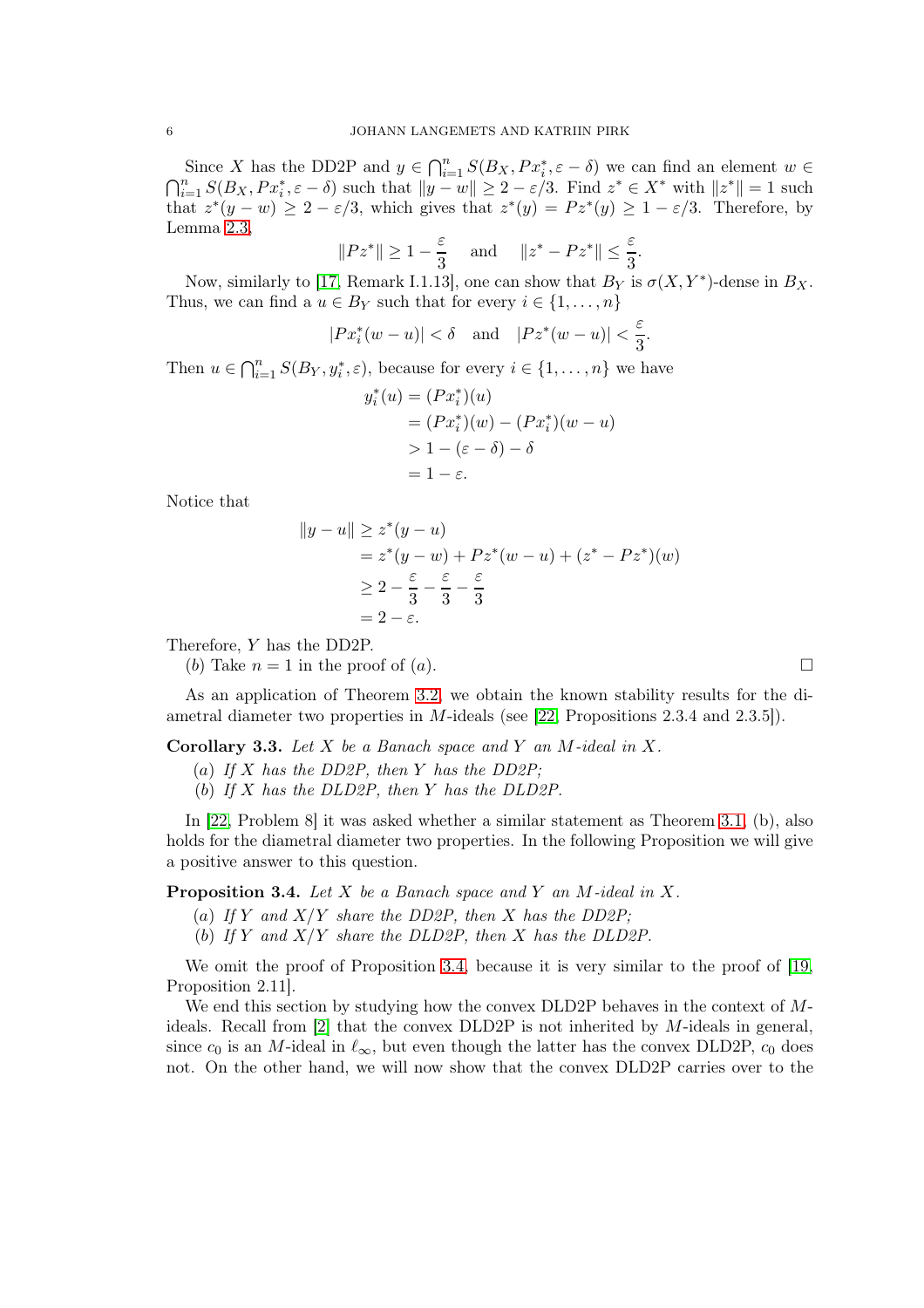whole space from its proper  $M$ -ideal similarly to the the regular diameter two properties [\[13\]](#page-12-9).

<span id="page-6-0"></span>**Proposition 3.5.** Let X be a Banach space and Y an M-ideal in X. If Y has the convex DLD2P, then X has the convex DLD2P.

*Proof.* The proof is modelled on the proof of [\[13,](#page-12-9) Proposition 3]. Let  $S(B_X, x^*, \alpha)$  be a slice and let  $\varepsilon > 0$ . Let  $P : X^* \to X^*$  with ker  $P = Y^{\perp}$  be the M-ideal projection. Define

$$
y^* := \frac{Px^*}{\|Px^*\|}
$$
 and  $\beta := \frac{\varepsilon(1 - \|Px^*\|) + \varepsilon^2}{\|Px^*\|} > 0.$ 

If  $Px^* = 0$ , we can take  $y^* \in S_{Y^*}$  arbitrary and set  $\beta := \alpha$ . Since Y has the convex DLD2P there exist  $y \in S(B_Y, y^*, \beta) \cap \Delta_Y$ . Thus we can find  $n \in \mathbb{N}$  and  $y_1, \ldots, y_n \in B_Y$ such that

$$
||y - 1/n \sum_{i=1}^{n} y_i|| \le \varepsilon
$$
 and  $||y_i - y|| \ge 2 - \varepsilon$  for all  $i \in \{1, ..., n\}.$ 

The choice of  $\beta$  means that

$$
Px^*(y) > (\|Px^*\| - \varepsilon)(1 + \varepsilon).
$$

Find  $x \in B_X$  such that

$$
(x^* - Px^*)(x) > (||x^* - Px^*|| - \varepsilon)(1 + \varepsilon).
$$

By Proposition 2.3 in [\[26\]](#page-12-19), we may choose  $z \in Y$  such that

$$
||y_i + x - z|| < 1 + \varepsilon, \quad ||y + x - z|| < 1 + \varepsilon, \quad \text{and} \quad |Px^*(x - z)| < \varepsilon.
$$

Define

$$
u_i := \frac{y_i + x - z}{1 + \varepsilon}
$$
 and  $u := \frac{y + x - z}{1 + \varepsilon}$ .

Then

$$
x^*(u) = \frac{x^*(y+x-z)}{1+\varepsilon}
$$
  
= 
$$
\frac{Px^*(y) + (x^* - Px^*)(x) + Px^*(x-z)}{1+\varepsilon}
$$
  
> 
$$
\frac{(\|Px^*\| - \varepsilon)(1+\varepsilon) + (\|x^* - Px^*\| - \varepsilon)(1+\varepsilon) - \varepsilon}{1+\varepsilon}
$$
  
> 
$$
\|x^*\| - 3\varepsilon = 1 - 3\varepsilon.
$$

Also  $||u - 1/n \sum_{i=1}^n u_i|| \leq \varepsilon(1+\varepsilon)$  and  $||u_i - u||(1+\varepsilon) = ||y_i - y|| \geq 2 - \varepsilon$  for all  $i \in \{1, \ldots, n\}.$ 

Note that we can assure  $||u|| = 1$  by scaling argument. Moreover, since  $\varepsilon > 0$  is arbitrary we can choose it as small as we like so that  $u \in S(B_X, x^*, \alpha) \cap \Delta_X$ , that is, X has the convex DLD2P.

Remark 3.6. Note that one cannot generalize Proposition [3.5](#page-6-0) to F-ideals, because  $Y = \ell_{\infty}$ has the convex DLD2P and is an F-ideal in  $X = \ell_{\infty} \oplus_2 \mathbb{R}$ , however X even fails the LD2P.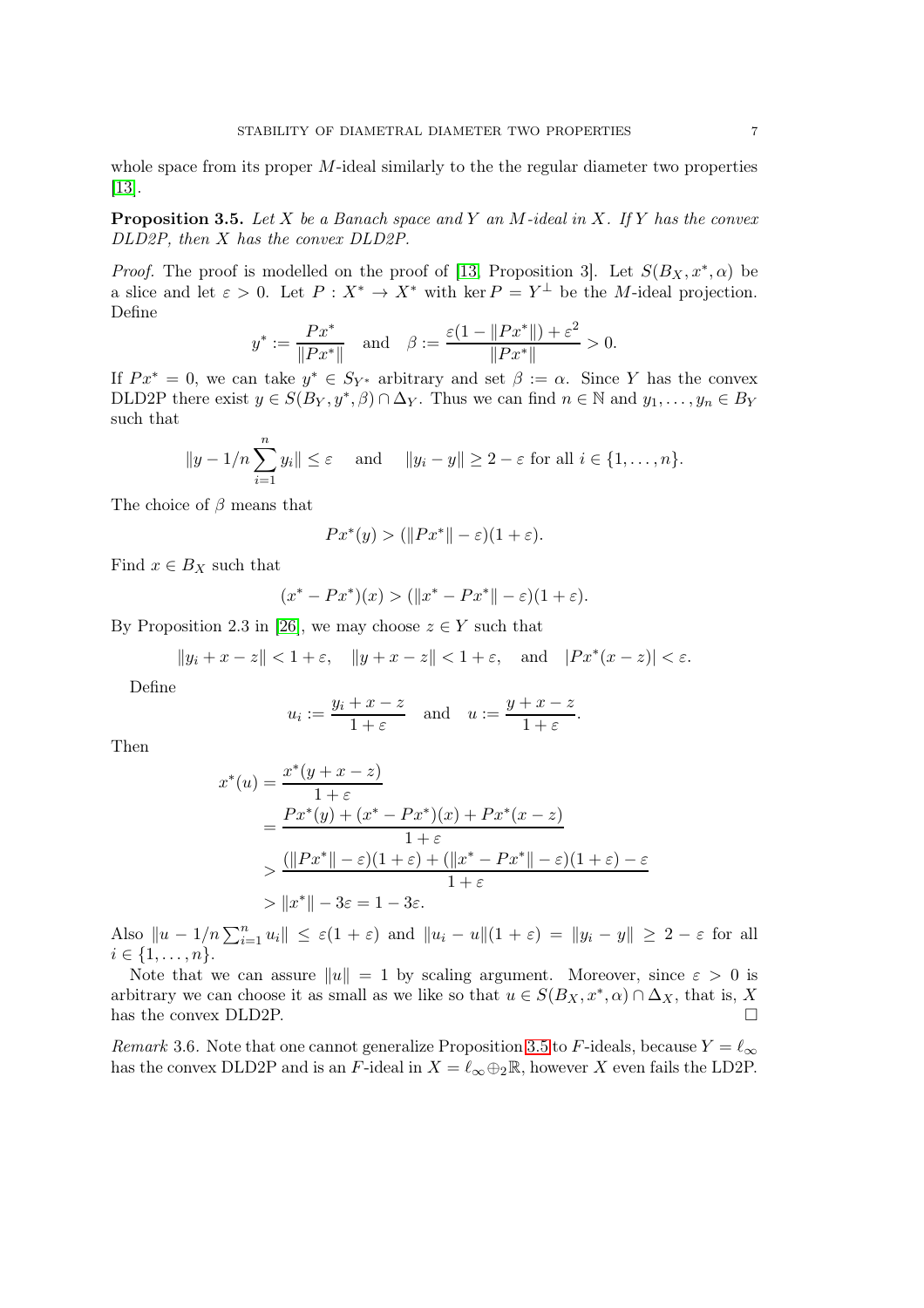## 4. Köthe-Bochner spaces

We begin by repeating the presentation of Köthe–Bochner spaces as given in [\[16\]](#page-12-12). Let  $(S, \mathcal{A}, \mu)$  be a complete,  $\sigma$ -finite measure space. A Köthe function space over  $(S, \mathcal{A}, \mu)$ is a Banach space  $(E, \|\cdot\|_E)$  of real-valued measurable functions on S modulo equality  $\mu$ -a.e. such that

- (1)  $\chi_A \in E$  for every  $A \in \mathcal{A}$  with  $\mu(A) < \infty$ ;
- (2) for every  $f \in E$  and every  $A \in \mathcal{A}$  with  $\mu(A) < \infty$  one has that f is  $\mu$ -integrable over  $A$ ;
- (3) if g is measurable and  $f \in E$  such that  $|g(t)| \leq |f(t)| \mu$ -a.e., then  $g \in E$  and  $||g||_E \leq ||f||_E.$

If X is a Banach space, then a function  $f: S \to X$  is called *simple* if there are finitely many disjoint sets  $A_1, \ldots, A_n \in \mathcal{A}$  such that  $\mu(A_i) < \infty$  for every  $i \in \{1, \ldots, n\}, f$ is constant on each  $A_i$ , and  $f(t) = 0$  if  $t \in S \setminus (\bigcup_{i=1}^n A_i)$ . The function f is said to be *Bochner-measurable* if there exists a sequence  $(f_n)$  of simple functions such that  $\lim_{n\to\infty} ||f_n(t) - f(t)|| = 0$  µ-a.e.

For a Köthe function space E and a Banach space X we denote by  $E(X)$  the space of all Bochner-measurable functions  $f: S \to X$  such that  $||f(\cdot)|| \in E$ . If we equip  $E(X)$ with the norm  $||f||_{E(X)} = ||||f(\cdot)||||_E$ , then  $E(X)$  is a Banach space and it is called the Köthe–Bochner space. The classical examples of Köthe–Bochner function spaces are the Lebesgue–Bochner spaces  $L_p(\mu, X)$  for  $1 \leq p \leq \infty$ . We refer the reader to [\[20\]](#page-12-20) for more information on Köthe-Bochner spaces.

J.-D. Hardtke proved in [\[16\]](#page-12-12) that the regular diameter two properties are stable by forming Köthe–Bochner spaces. He used the following general technique: if a Banach space property can be described via test families (see [\[16,](#page-12-12) Definition 1.1]) and the property is stable by finite absolute sums, then it is also stable under the formation of corresponding Köthe–Bochner spaces. Since the DLD2P and the convex DLD2P can be solely characterized by  $\Delta$ -points (see Section [2\)](#page-2-0), then it is not hard to describe them via test families. By [\[18,](#page-12-8) Theorem 3.2] (resp. [\[2,](#page-11-2) Theorem 5.8]), the DLD2P (resp. convex DLD2P) is stable by finite absolute sums, hence Hardtke's technique yields that both of these properties are stable by forming Köthe–Bochner spaces also. However, it is not clear whether the DD2P can be characterized in terms of test families. For this reason and for the simplicity of the direct proofs for the DLD2P and the convex DLD2P we will provide them here.

<span id="page-7-0"></span>**Theorem 4.1.** Let  $(S, \mathcal{A}, \mu)$  be a complete,  $\sigma$ -finite measure space, E a Köthe function space over  $(S, \mathcal{A}, \mu)$  and X a Banach space such that the simple functions are dense in  $E(X)$ .

- (a) If X has the DD2P, then  $E(X)$  also has the DD2P;
- (b) If X has the DLD2P, then  $E(X)$  also has the DLD2P;
- (c) If X has the convex DLD2P, then  $E(X)$  also has the convex DLD2P.

*Proof.* (a) Let  $f \in \bigcap_{i=1}^n S(B_{E(X)}, f_i^*, \alpha_i)$  with  $||f||_{E(X)} = 1$ , where  $f_i^* \in (E(X))^*$  are with norm 1, and  $\varepsilon > 0$ . We need to find a  $g \in \bigcap_{i=1}^n S(B_{E(X)}, f_i^*, \alpha_i)$  such that  $||f-g|| \geq 2-\varepsilon$ . Since the simple functions are dense in  $E(X)$ , we may assume that  $f = \sum_{k=1}^{m} x_k \chi_{A_k}$ , where  $A_k$  are pairwise disjoint measurable sets of A and  $x_k \in X$ .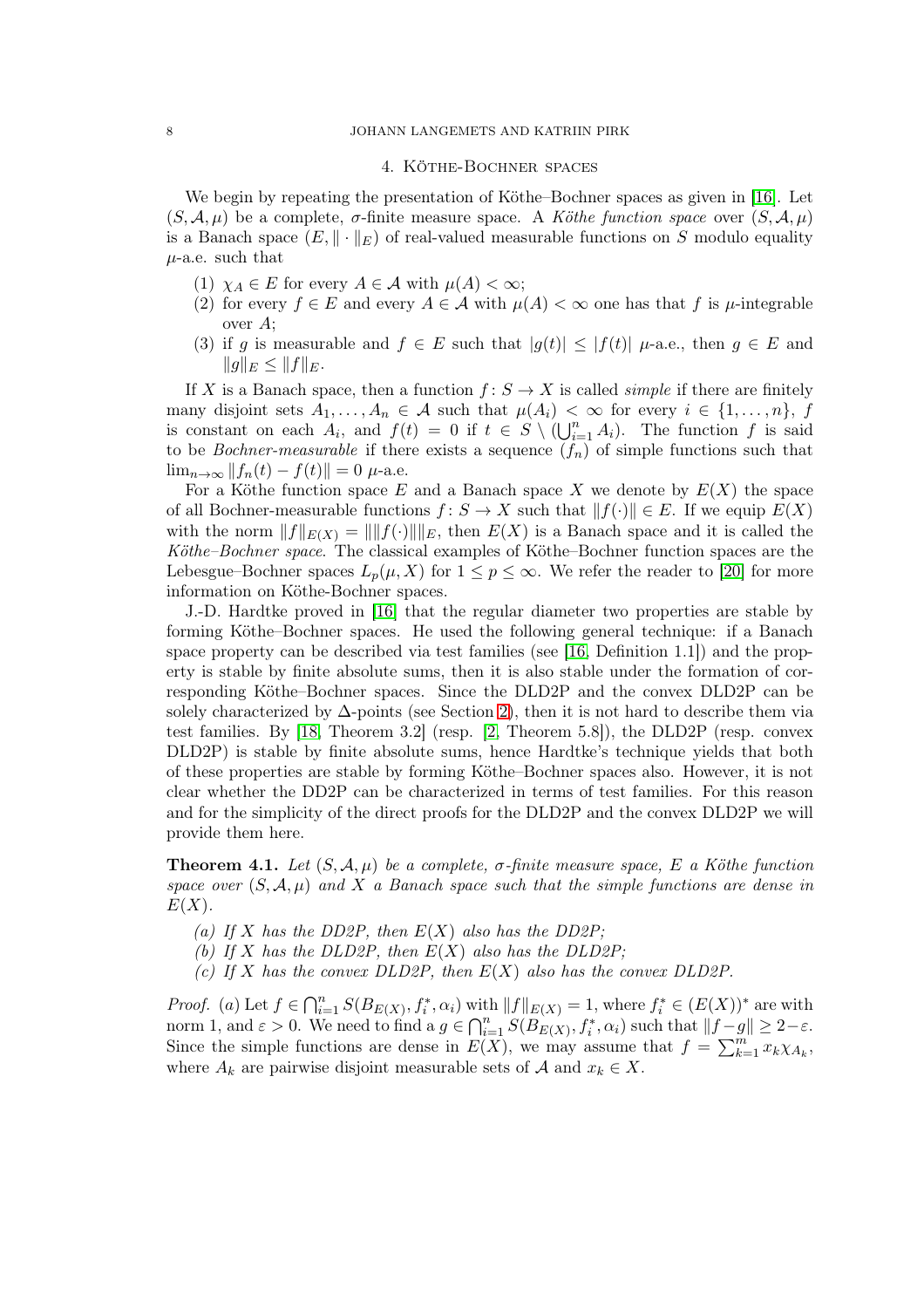Define  $x_{ik}^*$  by  $x_{ik}^*(x) = f_i^*(x \cdot \chi_{A_k})$ . Note that  $x_{ik}^* \in X^*$  for every  $i \in \{1, ..., n\}$ . Clearly,  $x_{ik}^*$  is linear and it is even continuous. Indeed, if  $x \in B_X$ , then for every  $i \in \{1, \ldots, n\}$ we have

$$
|x_{ik}^*(x)| = |f_i^*(x \cdot \chi_{A_k})| \le ||f_i^*|| \cdot ||x \cdot \chi_{A_k}||
$$
  
=  $||f_i^*|| \cdot ||x|| \cdot ||\chi_{A_k}|| \le ||f_i^*|| \cdot ||\chi_{A_k}||.$ 

Thus  $||x_{ik}^*|| \leq ||f_i^*|| ||\chi_{A_k}||.$ 

Now we want to construct  $g = \sum_{k=1}^{m} y_k \chi_{A_k}$ . If  $x_k = 0$ , we take  $y_k = 0$ . If  $x_k \neq 0$ , then consider the slices

$$
S_{ik} = \{ y \in ||x_k|| B_X : x_{ik}^*(y) > x_{ik}^*(x_k) - \alpha_{ik} \},\
$$

where  $\alpha_{ik} > 0$  are such that  $\sum_{k=1}^{m} \alpha_{ik} \leq f_i^*(f) - (1 - \alpha_i)$ . Since X has the DD2P, there are  $y_k \in \bigcap_{i=1}^n S_{ik}$  such that  $\|\overline{x_k} - y_k\| > (2 - \varepsilon) \|x_k\|$  for every  $k \in \{1, \ldots, m\}$  for which  $x_k \neq 0.$ 

From  $||y_k|| \le ||x_k||$ , we conclude that  $||g(\cdot)|| \le ||f(\cdot)||$ . This implies that  $g \in E(X)$  and  $||q|| \leq 1.$ 

Observe that  $g \in \bigcap_{i=1}^n S(B_{E(X)}, f_i^*, \alpha_i)$ . Indeed, we have for every  $i \in \{1, \ldots, n\}$  that

$$
f_i^*(g) = f_i^*\left(\sum_{k=1}^m y_k \chi_{A_k}\right) = \sum_{k=1}^m x_{ik}^*(y_k) > \sum_{k=1}^m x_{ik}^*(x_k) - \sum_{k=1}^m \alpha_{ik}
$$
\n
$$
= f_i^*(f) - \sum_{k=1}^m \alpha_{ik} \ge 1 - \alpha_i.
$$

Finally, if  $s \in A_k$ , then  $||f(s) - g(s)|| = ||x_k - y_k|| > (2 - \varepsilon) ||x_k||$ . Therefore,

$$
||f-g||>(2-\varepsilon)||f||=2-\varepsilon,
$$

and we are done.

(b) Take  $n = 1$  in the proof of  $(a)$ .

(c) Let  $f^* \in S_{E(X)^*}$  and  $\alpha, \varepsilon > 0$ . Our aim is to show that there exists  $f \in$  $S(B_{E(X)}, f^*, \varepsilon) \cap S_{E(X)}$  such that f is a  $\Delta$ -point in X, i.e.  $f \in \overline{conv} \Delta_{\varepsilon}(f)$  for every  $\varepsilon > 0$ .

Fix an arbitrary  $f_0 \in S(B_{E(X)}, f^*, \alpha)$ . Since the simple functions are dense in  $E(X)$ , we may assume that  $f_0 = \sum_{k=1}^{m} x_k \chi_{A_k}$ , where  $A_k$  are pairwise disjoint measurable sets of A and  $x_k \in X$ .

Define  $x_k^*$  by  $x_k^*(x) = f^*(x \cdot \chi_{A_k})$ . Note that, analogically to part  $(a)$  it can be shown that  $x_k^* \in \overset{\circ}{X}^*$ .

Now we want to construct  $f = \sum_{k=1}^{m} y_k \chi_{A_k}$ . If  $x_k = 0$ , we take  $y_k = 0$ . If  $x_k \neq 0$ , then consider the slices

$$
S_k = \{ y \in ||x_k|| B_X \colon x_k^*(y) > x_k^*(x_k) - \alpha_k \},\
$$

where  $\alpha_k > 0$  are such that  $\sum_{k=1}^m \alpha_k \leq f^*(f) - (1 - \alpha)$ . Let  $\delta > 0$ .

Since X has the convex DLD2P, there are  $y_k \in S_k$  such that  $y_k/||x_k||$  is a  $\Delta$ -point for every  $k \in \{1, \ldots, m\}$ , hence, there exist  $y_{ki} \in ||x_k||B_X$  such that

$$
\left\|y_k - \sum_{i=1}^n \frac{1}{n} y_{ki}\right\| < \delta \|x_k\|
$$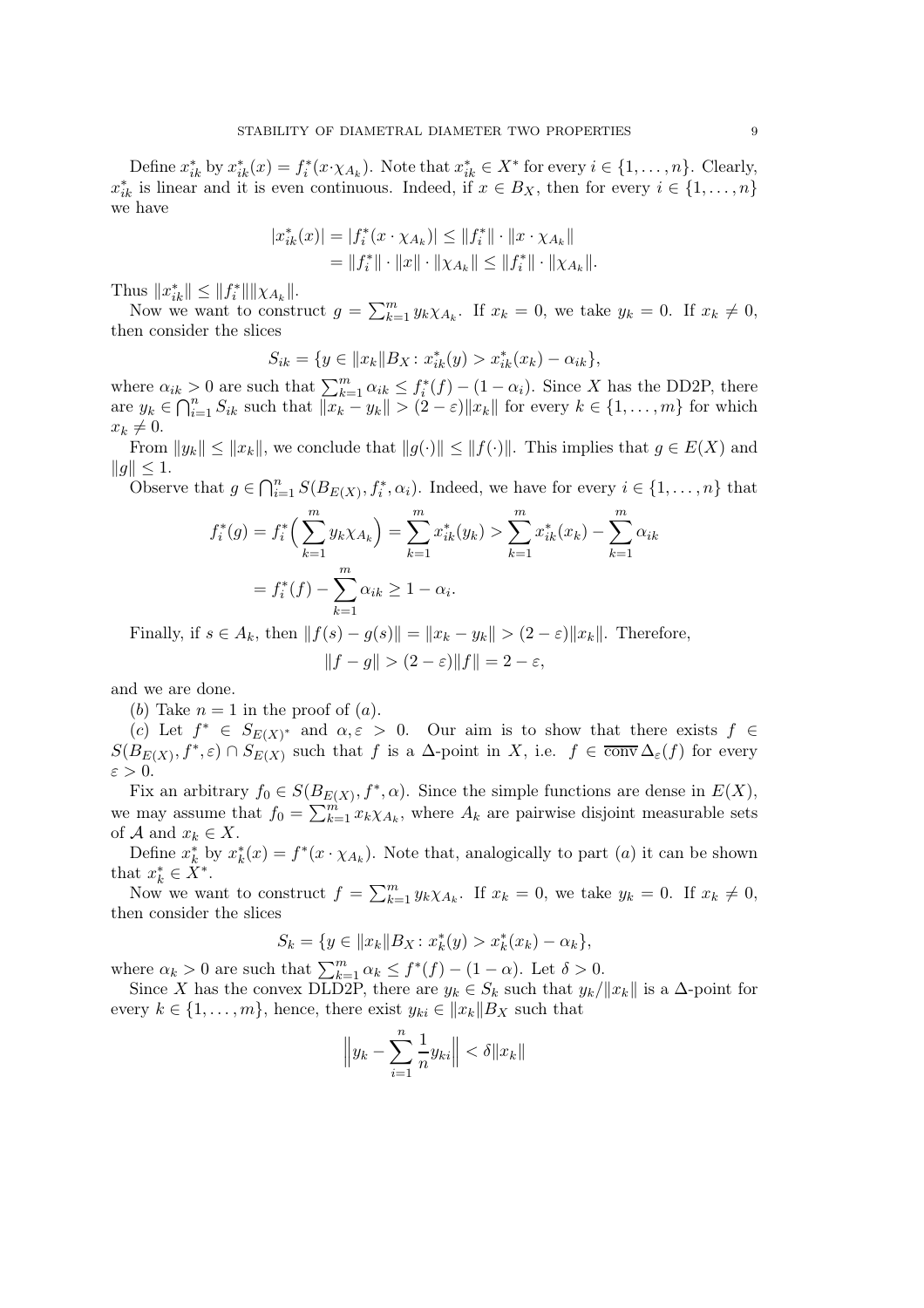and  $||y_k - y_{ki}|| \geq (2 - \varepsilon) ||x_k||$  for every  $\varepsilon > 0$  and every k.

From  $||y_k|| \le ||x_k||$ , we conclude that  $||f(\cdot)|| \le ||f_0(\cdot)||$ . This implies that  $f \in E(X)$ and  $||f|| \leq 1$ .

Observe that  $f \in S(B_{E(X)}, f^*, \alpha)$ . Indeed,

$$
f^*(f) = f^*\left(\sum_{k=1}^m y_k \chi_{A_k}\right) = \sum_{k=1}^m x_k^*(y_k) > \sum_{k=1}^m x_k^*(x_k) - \sum_{k=1}^m \alpha_k
$$
  
=  $f^*(f) - \sum_{k=1}^m \alpha_k \ge 1 - \alpha$ .

Note that now  $1 - \alpha \le ||f|| \le 1$ . In the following we may assume that f is of norm 1, if necessary, we use  $f/\|f\|$  instead.

Now we will show, that f is indeed a  $\Delta$ -point, i.e.

there exist  $f_i \in B_{E(X)}$  such that  $||f - 1/n \sum_{i=1}^n f_i|| < \delta$  and for every  $i \in \{1, ..., n\}$ we have  $||f - f_i|| \geq 2 - \varepsilon$ .

Define  $f_i = \sum_{k=1}^m y_{ki} \chi_{A_k}$ . From  $||y_{ki}|| \le ||x_k||$ , we conclude that  $||f_i(\cdot)|| \le ||f_0(\cdot)||$ . This implies that  $f_i \in E(X)$  and  $||f_i|| \leq 1$  for every  $i \in \{1, \ldots, n\}.$ 

Secondly, it is not hard to notice that if  $s \in A_k$  then

$$
\left\|f(s) - \frac{1}{n}\sum_{i=1}^{n} f_i(s)\right\| = \left\|y_k - \frac{1}{n}\sum_{i=1}^{n} y_{ki}\right\| < \delta \|x_k\|,
$$

and therefore  $||f - 1/n \sum_{i=1}^n f_i|| < \delta ||f_0|| \leq \delta$ . Finally, if  $s \in A_k$ , then

$$
||f(s) - f_i(s)|| = ||y_k - y_{ki}|| \ge (2 - \varepsilon) ||x_k||,
$$

and therefore,

$$
||f - f_i|| > (2 - \varepsilon) ||f_0|| = 2 - \varepsilon,
$$

which completes the proof.

From Theorem [4.1](#page-7-0) we immediately have the following.

<span id="page-9-0"></span>Corollary 4.2. Let X be a Banach space,  $(\Omega, \mathcal{A}, \mu)$  be a finite measure space, and  $1 \leq$  $p \leq \infty$ . If X has the DD2P (resp. DLD2P, convex DLD2P), then  $L_p(\mu, X)$  also has the DD2P (resp. DLD2P, convex DLD2P) whenever  $L_p(\mu) \neq \{0\}.$ 

<span id="page-9-2"></span>Remark 4.3. If  $\mu$  does not have any atoms, then both  $L_1(\mu, X)$  and  $L_{\infty}(\mu, X)$  even have the Daugavet property for any Banach space  $X$  (see [\[27,](#page-12-13) p. 81]).

### 5. Projective tensor product

We start this section by recalling the very recent definition of the weak operator Daugavet property, which is (formally) a strengthening of the Daugavet property (see [\[21,](#page-12-14) Remark 5.3]).

<span id="page-9-1"></span>**Definition 5.1** ([\[21,](#page-12-14) Definition 5.2]). A Banach space X has the weak operator Daugavet property (WODP in short) if, given  $x_1, \ldots, x_n \in S_X$ ,  $\varepsilon > 0$ , a slice S of  $B_X$ , and  $z \in B_X$ ,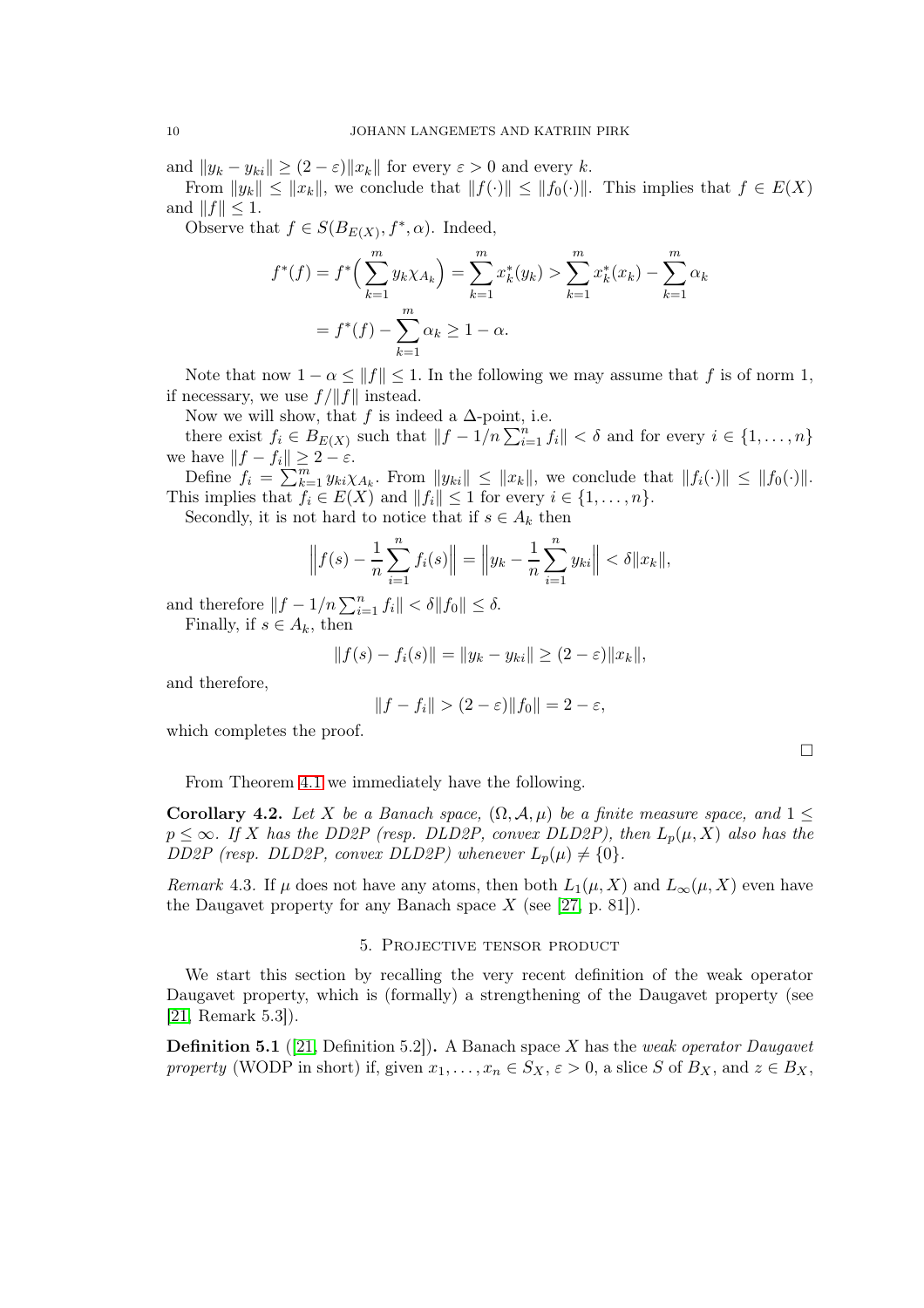there is a  $u \in S$  and  $T: X \to X$  with  $||T|| \leq 1 + \varepsilon$ ,  $||Tu - z|| \leq \varepsilon$ , and  $||Tx_i - x_i|| \leq \varepsilon$  for every  $i \in \{1, \ldots, n\}$ .

Examples of spaces satisfying WODP include  $L_1$ -preduals with the Daugavet property and  $L_1(\mu, X)$  whenever  $\mu$  is atomless and X is an arbitrary Banach space (see [\[23\]](#page-12-21)). It is an open question whether  $X\widehat{\otimes}_{\pi}Y$  has the Daugavet property whenever X and Y both have the Daugavet property (see [\[27,](#page-12-13) Section 6, Question (3)]). In [\[21,](#page-12-14) Theorem 5.4], M. Martín and A. Rueda Zoca proved that the WODP is stable by forming the projective tensor product, hence providing a large class of Banach spaces where the answer to the aforementioned question is positive. However, for the DLD2P of  $X\hat{\otimes}_\pi Y$  it suffices to assume that  $X$  has the WODP (cf. [\[23,](#page-12-21) Proposition 5.7, Remark 5.9]).

<span id="page-10-0"></span>**Proposition 5.2.** Let X and Y be Banach spaces. If X has the WODP, then  $X \widehat{\otimes}_{\pi} Y$ has the DLD2P.

It is known that for the LD2P of  $X\widehat{\otimes}_{\pi} Y$  it suffices to assume that X has the LD2P (see [\[4,](#page-12-1) Theorem 2.7]). Yet we do not know whether in Proposition [5.2](#page-10-0) it suffices to assume that  $X$  has the DLD2P. Fortunately, it turns out that the convex DLD2P behaves similarly to the LD2P in this manner.

<span id="page-10-1"></span>**Proposition 5.3.** Let X and Y be Banach spaces. If X has the convex DLD2P, then  $X\widehat{\otimes}_{\pi}Y$  has the convex DLD2P too.

*Proof.* Consider a slice  $S(B_{X \widehat{\otimes}_{\pi} Y}, A, \alpha)$ , where A is a norm one operator from Y to  $X^*$ and  $\alpha > 0$ . Let  $\varepsilon > 0$ . We need to show that there are  $z, z_1, \ldots, z_n \in B_{X \widehat{\otimes}_{\pi} Y}$  such that  $z \in S(B_{X \widehat{\otimes}_{\pi} Y}, A, \alpha) \cap \Delta_{X \widehat{\otimes}_{\pi} Y}, \|z - 1/n \sum_{i=1}^n z_i\| \leq \varepsilon$ , and  $\|z - z_i\| \geq 2 - \varepsilon$  for every  $i \in \{1, \ldots, n\}.$ 

Find  $y \in S_Y$  such that  $(1 - \alpha/2) ||Ay|| \ge 1 - \alpha$ . Take  $x^* = Ay/||Ay||$  and consider the slice  $S(B_X, x^*, \alpha/2)$ . Since X has the convex DLD2P, then there are  $x, x_1, \ldots, x_n \in B_X$ such that  $x \in S(B_X, x^*, \alpha/2) \cap \Delta_X$ ,  $||x - 1/n \sum_{i=1}^n x_i|| \leq \varepsilon$ , and  $||x - x_i|| \geq 2 - \varepsilon$  for every  $i \in \{1, \ldots, n\}$ .

Denote by  $z = x \otimes y$  and  $z_i = x_i \otimes y$  for for every  $i \in \{1, ..., n\}$ . Then, clearly  $z, z_i \in B_{X \widehat{\otimes}_{\pi} Y}$ , and  $z \in S(B_{X \widehat{\otimes}_{\pi} Y}, A, \alpha)$ , because

$$
A(z) = (Ay)x = ||Ay||x^*(x) \ge ||Ay||(1 - \alpha/2) \ge 1 - \alpha.
$$

Moreover,  $||z - z_i|| = ||x - x_i|| \ge 2 - \varepsilon$  and

$$
\left\| z - 1/n \sum_{i=1}^{n} z_i \right\| = \left\| (x - 1/n \sum_{i=1}^{n} x_i) \otimes y \right\| = \left\| x - 1/n \sum_{i=1}^{n} x_i \right\| \le \varepsilon.
$$

From the arbitrariness of  $\varepsilon$  we conclude that  $X\widehat{\otimes}_{\pi} Y$  has the convex DLD2P.

 $\Box$ 

Remark 5.4. Notice that it follows easily from the proof of Proposition [5.3](#page-10-1) that if  $x \in S_X$ is a  $\Delta$ -point in X then  $x \otimes y$  is a  $\Delta$ -point in  $X \widehat{\otimes}_{\pi} Y$  for every  $y \in S_Y$ .

In order to apply Proposition [5.3](#page-10-1) in vector-valued Lipschitz-free spaces, we need to introduce some notation.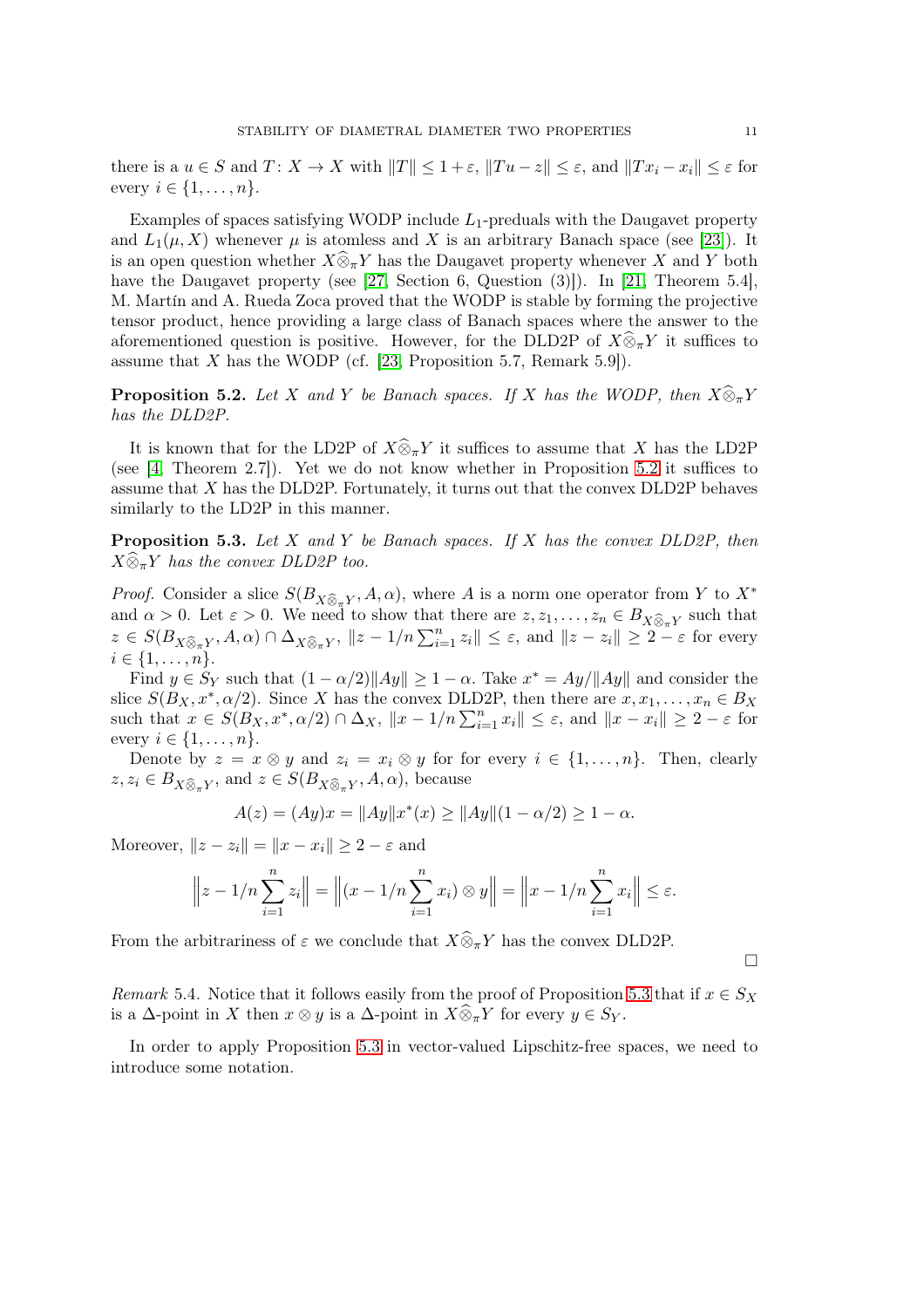Given a metric space M with a designated origin 0 and a Banach space  $X$ , we will denote by  $\text{Lip}_0(M, X)$  the Banach space of all X-valued Lipschitz functions on M which vanish at 0 under the standard Lipschitz norm

$$
||f|| := \sup \left\{ \frac{||f(x) - f(y)||}{d(x, y)} \ : \ x, y \in M, x \neq y \right\}.
$$

Note that,  $\text{Lip}_0(M, X^*)$  is itself a dual Banach space. In fact, the map

$$
\begin{array}{ccc}\n\delta_{m,x} : \text{Lip}_0(M, X^*) & \longrightarrow & \mathbb{R} \\
f & \longmapsto & f(m)(x)\n\end{array}
$$

defines a linear and bounded map for each  $m \in M$  and  $x \in X$ . In other words,  $\delta_{m,x} \in$  $\mathrm{Lip}_0(M,X^*)^*$ . If we define

$$
\mathcal{F}(M,X) := \overline{\operatorname{span}}\{\delta_{m,x} : m \in M, x \in X\},\
$$

then we have that  $\mathcal{F}(M, X)^* = \text{Lip}_0(M, X^*)$ . We write  $\mathcal{F}(M) := \mathcal{F}(M, \mathbb{R})$ . It is known that  $\mathcal{F}(M,X) = \mathcal{F}(M)\widehat{\otimes}_{\pi}X$  (see [\[10,](#page-12-22) Proposition 2.1]).

<span id="page-11-3"></span>**Corollary 5.5.** Let  $M$  be a complete metric space. Then the following assertions are equivalent:

- (i)  $\mathcal{F}(M)$  does not have any strongly exposed point;
- (ii)  $\mathcal{F}(M)$  has the convex DLD2P;
- (iii)  $\mathcal{F}(M, X)$  has the convex DLD2P for every nontrivial Banach space X.

*Proof.* (i)  $\Leftrightarrow$  (ii) follows from [\[6,](#page-12-23) Theorem 1.5].

(ii)  $\Rightarrow$  (iii) Let X be a Banach space. Since  $\mathcal{F}(M,X) = \mathcal{F}(M) \widehat{\otimes}_n X$  and  $\mathcal{F}(M)$  has the convex DLD2P, then  $\mathcal{F}(M, X)$  has the convex DLD2P by Proposition [5.3.](#page-10-1)

 $(iii) \Rightarrow (ii)$  is clear.

Remark 5.6. Given a metric space M with a designated origin 0, the existence of a Banach space X such that  $\mathcal{F}(M, X)$  has the convex DLD2P does not imply that  $\mathcal{F}(M)$ has the convex DLD2P. Indeed, given  $X = L_1([0, 1])$ , it follows that

$$
\mathcal{F}(M,X)=\mathcal{F}(M)\widehat{\otimes}_{\pi}X=\mathcal{F}(M)\widehat{\otimes}_{\pi}L_1([0,1])=L_1([0,1],\mathcal{F}(M))
$$

has the Daugavet property (see Remark [4.3\)](#page-9-2), hence also the convex DLD2P, for every metric space M.

### **ACKNOWLEDGMENTS**

The authors would like to thank the anonymous referee for a careful reading of the manuscript and for suggestions that improved the exposition, in particular, for pointing out the recent paper [\[16\]](#page-12-12).

#### **REFERENCES**

- <span id="page-11-1"></span>[1] T. A. Abrahamsen, P. Hájek, O. Nygaard, J. Talponen, and S. Troyanski, Diameter 2 properties and convexity, Studia Math., 232 (2016), pp. 227–242.
- <span id="page-11-2"></span>[2] T. A. Abrahamsen, R. Haller, V. Lima, and K. Pirk, Delta- and Daugavet points in Banach spaces, Proc. Edinb. Math. Soc., II. Ser. 63 (2020), pp. 475–496.
- <span id="page-11-0"></span>[3] T. A. ABRAHAMSEN, V. LIMA, A. MARTINY, AND S. TROYANSKI, *Daugavet- and delta-points in* Banach spaces with unconditional bases, preprint (2020), <https://arxiv.org/abs/2007.04946>.